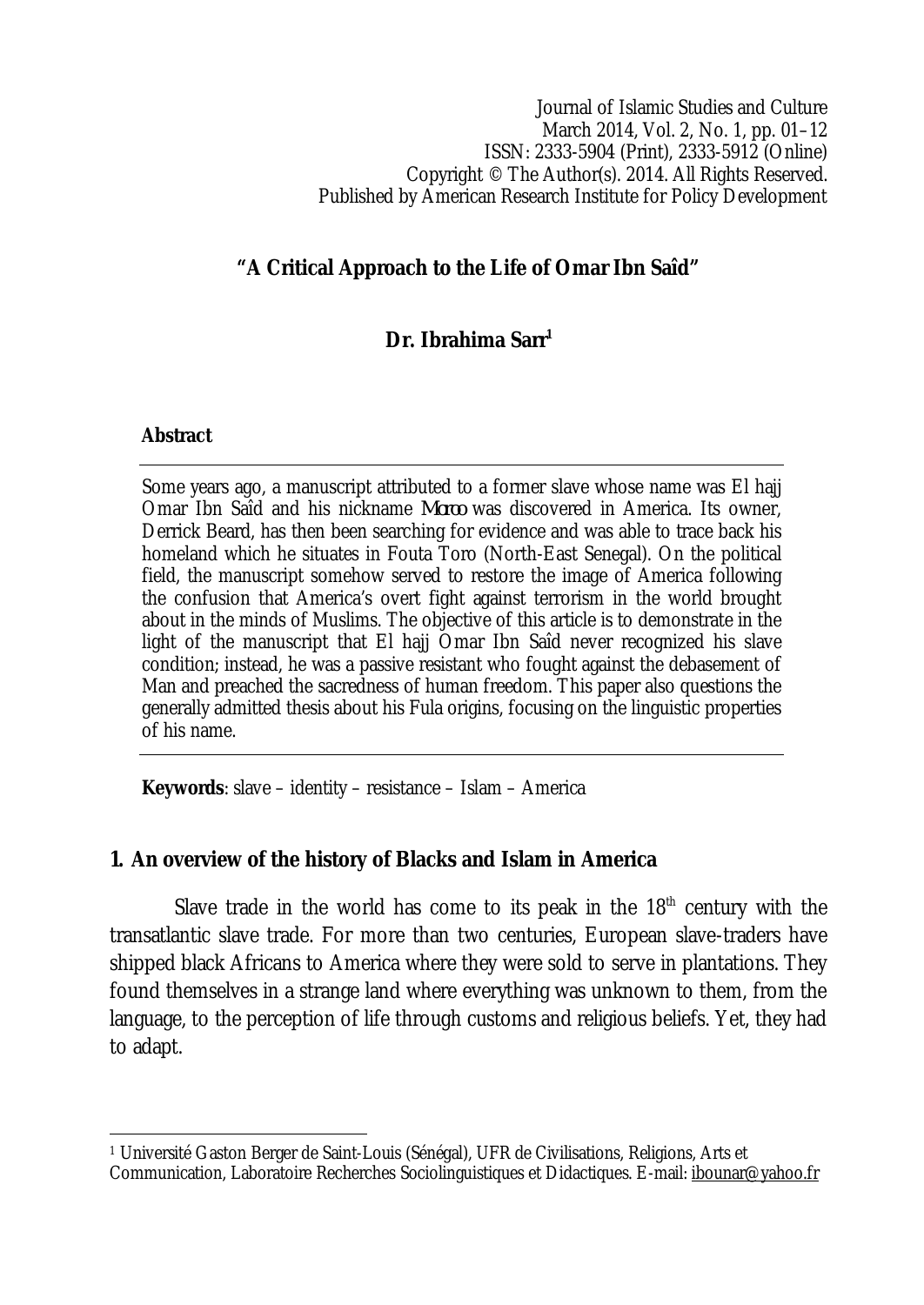Their powerlessness let them but only one choice which showed to be fatal because it implied their acceptation of acculturation and the loss of their identity in favor of the mainstream culture. No other compromise was conceivable. Their religious faith was "relentlessly challenged by the insistence that all slaves accept Christianity or face dire consequences".<sup>2</sup> Many remained voiceless and died in anonymity because the only means they disposed of to communicate was their African ethnic language which was not intelligible to their American owners. Those who were lucky enough to know Arabic or any other written language could afford the privilege to immortalize their character by bequeathing some pieces of writings to posterity for the world to know about them, their deeds, and their remote origins $^3$ .

The world is a large network of races, ethnic, linguistic, religious… groups scattered in a large geographical area, yet maintaining close connections. As such, in the shaping of identity everybody need to situate themselves, to identify with one group for some reason while assuming their uniqueness. The move to a far remote new land, the utopian dream of a return back to one's roots and the everlasting journey in America have resulted to the up rootedness of the sons of former slaves and their metabolism. The necessity to reconstruct the lost identity of African-Americans from the rare and limited evidence which are extant has focused a great deal of works (research paper, exhibitions, lectures, panels, works of fiction displaying the dilemma of African-Americans etc.) in America and in Africa as well in the past decades.

The history of America is inseparable with the issues of religion. The journey of the Pilgrim Fathers who fled from England to America because of the religious persecution they were subjected to is illustrative enough. It is a land which has a long history of religious diversity and religious tolerance, which confirms that the American population has never been monolithic:

a visitor to early America would have found a rich array of often competing groups – Calvinists, Catholics, Mennonites and Quakers, to name a few, along with small communities of Jews, and scores of Native American tribes unconverted to any Church.<sup>4</sup>

 $\overline{a}$ 

<sup>2</sup> Derrick Beard's comment on the recount of the life of Omar Ibn Saîd

<sup>3</sup> Olouda Equiano is one example

<sup>4</sup> Gustav Niebuhr in a commentary for *All Things Considered*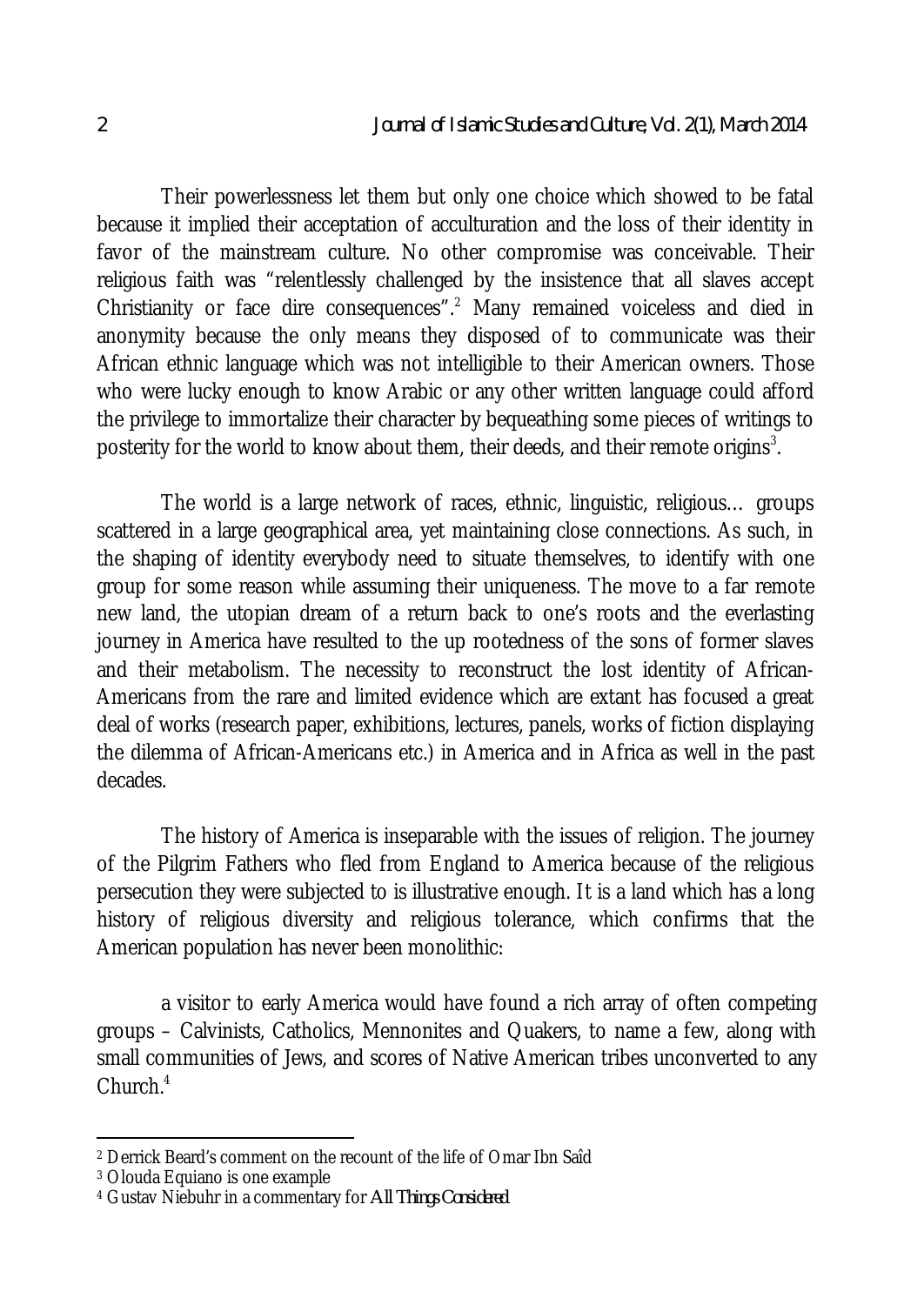Moreover, America has always appeared to be a land of hope, of freedom of worship. However, in the chaos of the aftermath of September 11, religious issues – with a special focus on Islam – have come back on the agenda and have become a hot issue. George W. Bush, then president of the United States, were accused of making a name for himself by declaring the war against Islam by Muslims almost all around the world, despite that he had declared that America was not attacking Islam but terrorism: "She praised President Bush for having made clear from the onset that in the aftermath of Sept. 11, the United States was at war against terrorism and not against Islam."<sup>5</sup> Yet, despite that overt clarification some Islamic radicals are still not convinced; instead, they seek to fight back by attacking the USA and acting against their interests whenever they get the opportunity to do so $^6$ .

# **2. El-hajj Omar Ibn Saîd's Life and Work: an Overview**

El hajj Omar Ibn Saîd is Said to be born in the early  $1770s^7$ . His place of birth is Futa Toro, although the geographical localization provided by Derrick Beard is questionable<sup>8</sup>. Indeed he states that Futa Toro is "a region that includes Mauritania, Senegal and Mali, the area through which Islam first entered West Africa".<sup>9</sup> He was a learnt person who studied with great African Muslim scholar and had a good knowledge of the Koran. He also knew much about Christianity and Judaism which is not surprising, because Muslims are recommended to know about the revealed religions. This owed him to be nicknamed *Morro* : « *Omar Ibn Said, connu également en Amérique sous les appellations de Prince Moro, Morro, Meroh, Uncle Moreau, Umeroh, Monroe, etc., est né vers 1770 au Sénégal, plus précisément au Fouta* » 10 . At the time of European slave trade, El Hajj Omar Ibn Saîd was captured during a military conflict and shipped to America (North Carolina) where he was sold to a man called Johnson, then to Mitchell, before becoming the property of General Owen of Fayetteville.

 $\overline{\phantom{a}}$ <sup>5</sup> Yvonne Y. Haddad, reported by Mary-Jane Deeb in 'Islam in America' retrieved from http://www.loc.gov/lcib/0202/islam-symp.html

<sup>6</sup> Bombing embassies, abducting tourists etc.

<sup>7</sup> There is a controversy on his date of birth. Derrick Beard, owner of the manuscript states that Saîd was born in 1770 while Gustav Niebuhr maintains that he was born in 1773

<sup>&</sup>lt;sup>8</sup> We will focus on this point in the section on « questioning Omar's fula ethnic origins".

<sup>9</sup> Derrick Beard, Op.Cit

<sup>10</sup> Khadim Ndiaye « Omar Ibn Said, l'esclave américain originaire du Fouta au Sénégal » retrieved from http://www.africahit.com/news/article/Divers/6277/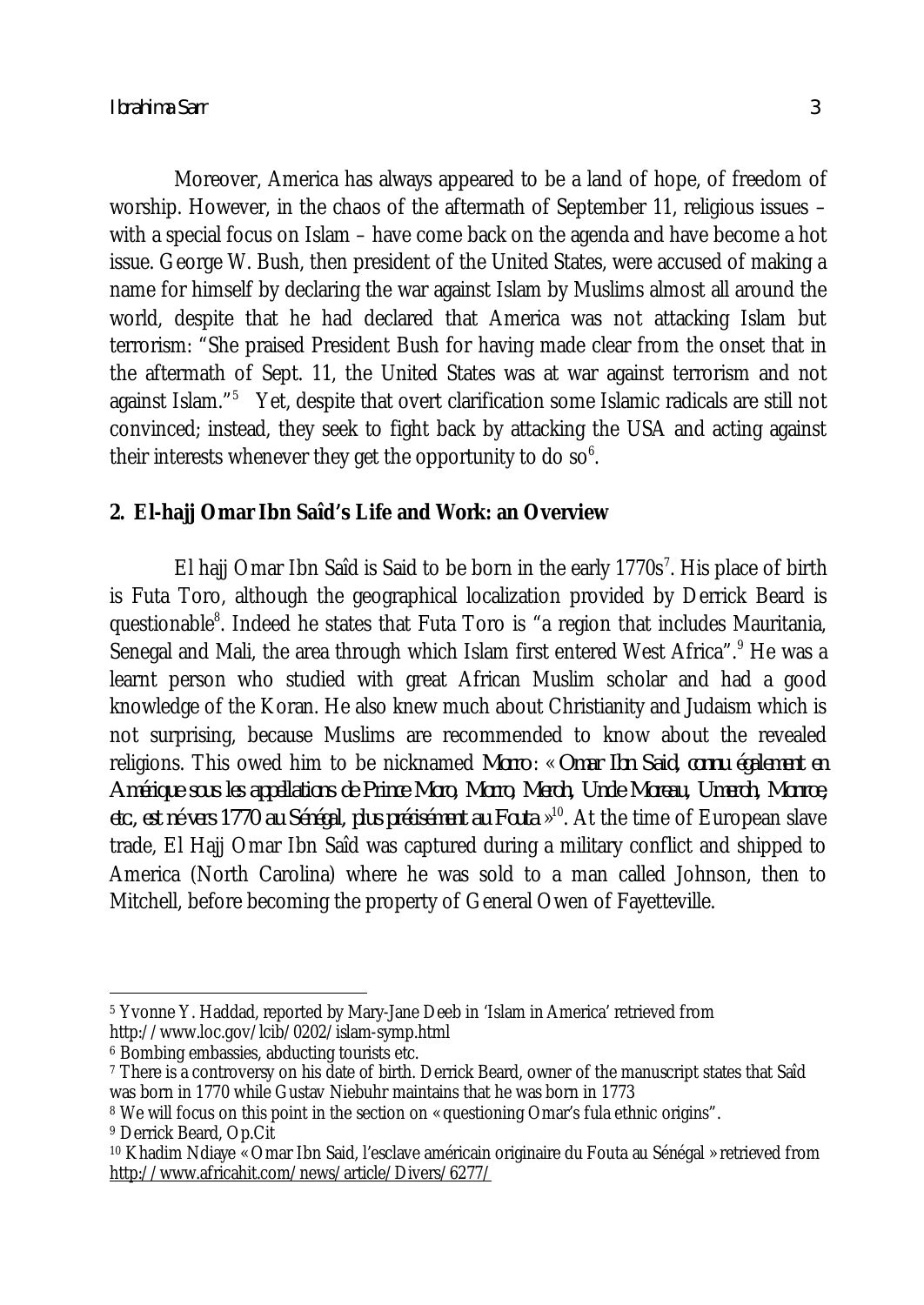While in captivity, his owner (Johnson) noticed that he used to write on the walls of his cell in a language that was unknown to him. The writing system was all the more bizarre as he went from the right to the left.

Omar devint du jour au lendemain célèbre pour avoir écrit sa plainte en arabe sur les murs de sa cellule grâce à du charbon trouvé sur place.

Ces "écritures étranges" fascinèrent ses geôliers et les habitants de la ville. Il sera racheté par un certain Mitchell puis devint propriété du général James Owen de Bladen County avec lequel il restera jusqu'à sa mort en 1864  $(...)$ <sup>11</sup>.

He also used to scratch some Arabic words on the bark of the trees in the plantation where he was working. The manuscript of his autobiography which is the main focus of this article is actually not the only one attributed to El Hajj Omar Ibn Saîd. They are more than ten; the first one dates back to 1819 while the last one was produced in 1857. El Hajj Omar Ibn Saîd is a great figure in North Carolina and in American literature.

### **3. El hajj Omar Ibn Saîd: the Freedom Fighter**

**E**l hajj Omar Ibn Saîd's narrative arouses the interest of all. As Ellen Barry puts it, "people who came in contact with Omar's story have a tendency to fixate on him but for widely varying reasons". That is all exact. However, while going through the various comments on the manuscript, one has the impression that both journalists and scholars seem to be over-emphasizing on its religious content as evidence to the long history of Islam in America: "in his Life, Saîd tells of the Islamic faith and culture he brought with him from Africa – and apparently retained, to a great extent, until his death in 1864". Yet they completely neglect to see in it what is almost obvious. But, as J. A. Coleman puts it, « one of the fundamental purposes of academic inquiry is to challenge assumptions  $\mathbb{a}^{12}$  and that is the intent of this paper.

 $\overline{a}$ <sup>11</sup> Khadim Ndiaye « Omar Ibn Said, l'esclave américain originaire du Fouta au Sénégal » Op.Cit.

<sup>12</sup> J. A. Coleman. "Language Teaching, Language Learning, Language Testing". Inaugural Lecture, University of Portsmouth, 17 February 1994. p.1.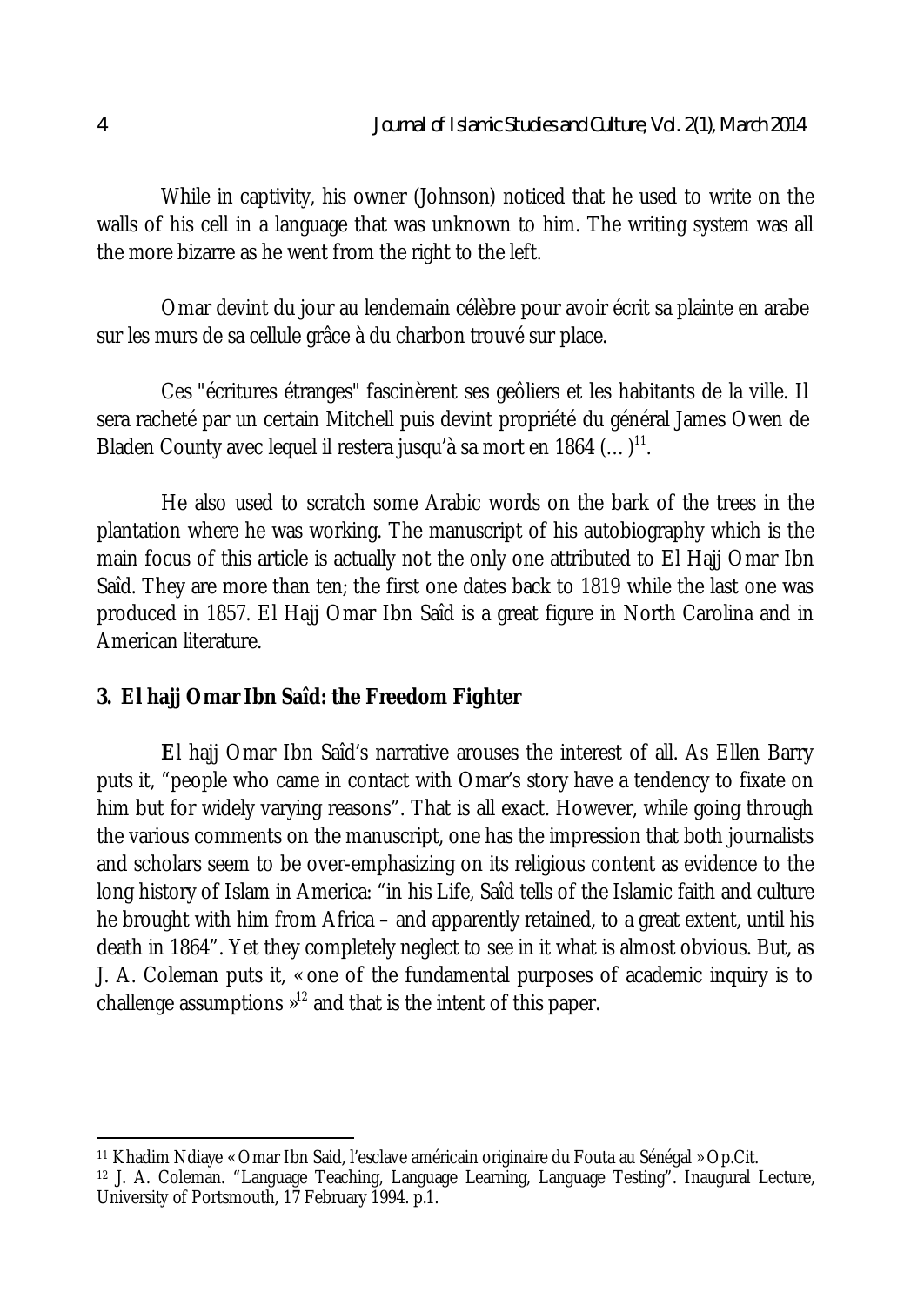Even if the information we dispose on Omar's Life is from secondary sources, we have, at first contact, detected two dimensions of paramount importance with it: one that has to do with his resistance and his rejection of all form of ownership of a human being by another one, and one that is related to its exploitation for political needs.

#### 3.1. Active Resistance

Almost all comments have mentioned that he wrote *suratu'l mulk* to indicate his belief in the authority of the Koran. When we recalled that chapter, our attention was captivated by the verse "[he] who created death and life to test you [as to] which of you is best indeed – and He is the exalted in Might, the Forgiving". Definitely, one can say that Omar endured his captivity with much fair-play as he understood it to be a trial meant for testing the sincerity to his faith. This can back up the hypothesis that his faith in Islam has never been involved and even if he attended Christian Churches, all things considered, one can retain that "*al amwaalu bi niya*" [actions are judged by the intention that motivated them] and visibly, he never meant to attend those Churches willingly.

Still in the same surah, at verse 8 and 9:

It almost bursts with rage. Every time a company is thrown into it, its keepers ask them, "Did there not come to you a warner?

They will say, "Yes, a man had come to us, but we denied and Saîd, 'Allah has not sent down anything. You are not but in great error.<sup>13</sup>

One can feel Omar's covert and humble mission as a messiah whose action should serve to peel the eyes of those "alienated" that forgot God's words and believe that they are powerful enough to own a human being. He imagined himself to be running a divine mission that nothing could stop short – which can explain why he rejected the offer to go back to Africa as a missionary. No matter the limited means and the religious oppression he faced, he had to keep on fighting relentlessly, as prophets did before him.

 $\overline{\phantom{a}}$ <sup>13</sup> The Quur'an. English Revised and Meanings by Saheeh International. Al-muntada al-Islami, 2004. Surah67:8-9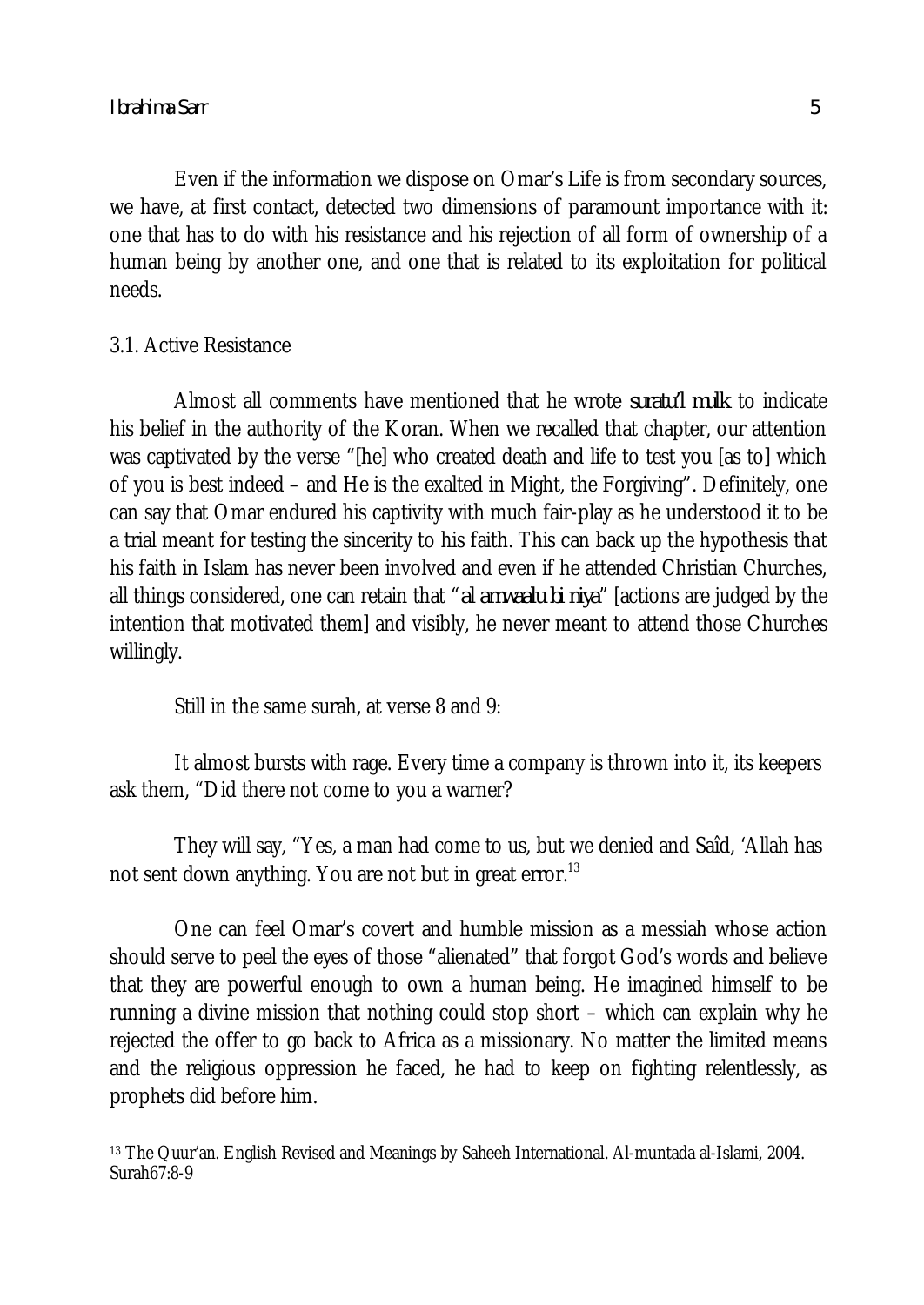He could have feared the dire consequences of practicing Islam but he knew perfectly that who God bless no one curse: "Or who is it that could be an army for you to aid you other than the Most Merciful? The disbelievers are not but in delusion."<sup>14</sup>

Omar's resistance runs through the whole surah; every verse of it contains a hint of the ideological foundation of his trust to Allah and his rejection of his very status as a slave owned by a human being whom he should obey blindly, and who has the right to life and death over him:

He writes the entire 'soorat Al-Mulk' (Dominion) to delineate that no man has ownership over another, de-emphasizing his position as a slave by highlighting that all human beings are ultimately owned by Allah

# 3.2. Glory

Did El HajjOmar Ibn Saîd achieve anything? One thing that is striking in this character's personality is that he never worried about what people thought of him. His own perception of the world around him is the only key to the understanding and assessment of his actions. His speech was enigmatic and only leant people could really capture his intents. He did not shoulder the responsibility for his words; instead the quotations of Gods words are explicit enough to voice his mind. The exploitation of his work shows that in his twilight year, people came to him and requested from him a text similar to the one he previously wrote – *Surah Al-Mulk*. He met their expectation but rather than "The Dominion", he wrote *Surah An-Nasr*. Such a fact is determinant and should be analyzed in the light of his fight. *Surah An-Nasr* means "The Victory" and is Saîd to be the last Surah of the *Qur'ân*, the one which close the delivery of the message for which Mouhamad was sent as a prophet and marked the end of the mission assigned to him. So, in using it, one can say that El Hajj Omar Ibn Saîd was playing the final act of his struggle. This is very meaningful because it acknowledges his satisfaction as to the well running of the mission he was sent for. The people who totally ignored his teachings from the beginning are now so much interested in it that they have come to him. Thus, it is the moment for him to give thanks and praise to the Lord.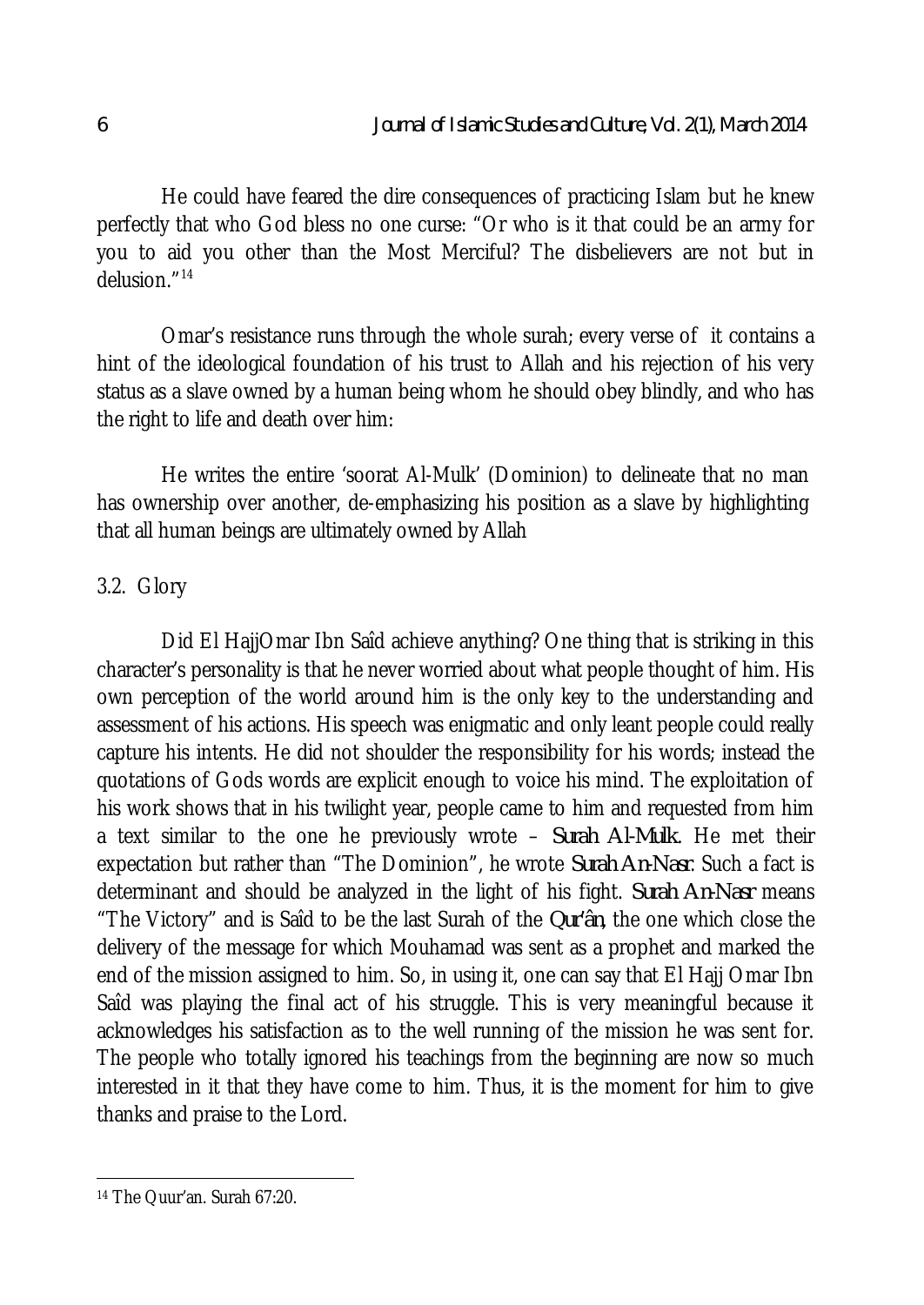When the victory of Allah has come and the conquest, And you see the people entering into the religion of Allah in multitudes,

Then exalt [Him] with praise of your Lord and ask forgiveness of Him, He is ever accepting of repentance.<sup>15</sup>

Although El Hajj Omar Ibn Saîd did not rise to fame in his life time due to the sociopolitical context that was prevailing in America, nevertheless he deserves to be counted among black activists. "And conceal your speech or publicize it; indeed He is knowing of that within the breasts."<sup>16</sup>

# **4. The political Interest of the Religious Theme in the Autobiography of Elhajj Omar Ibn Saîd**

Since the terrorist attacks of September 11 and America's subsequent declaration of war to terrorism, many negative stereotypes of America have appeared in the Moslem world. Since then, America has set an implicit policy of rehabilitating its reputation and bridging the gap with all Moslems round the world. Obama's speech to Cairo was not an exception

I have come here to Cairo to seek a new beginning between the United States and Moslems around the world; one based on mutual interest and mutual respect and one based upon the truth that America and Islam are not exclusive and need not be in competition, instead they overlap and share common principles, principles of justice and progress, tolerance and the dignity of all human beings $17$ 

In that 58mn speech, Obama traces back the long history of Islam in America and stresses the contribution of Moslem American to the construction of that world super power and recalls all relevant historical facts likely to evidence that Islam is at the core of American society:

I also know that Islam has always been a part of America's story. The first nation to recognize my country was Morocco in signing the treaty of Tripoli in 1796.

 $\overline{\phantom{a}}$ <sup>15</sup> The Qur'ân. Surah 110:1-2-3.

<sup>16</sup> The Qur'ân. Surah 67:13.

<sup>17</sup> President Obama Speech to Muslim World in Cairo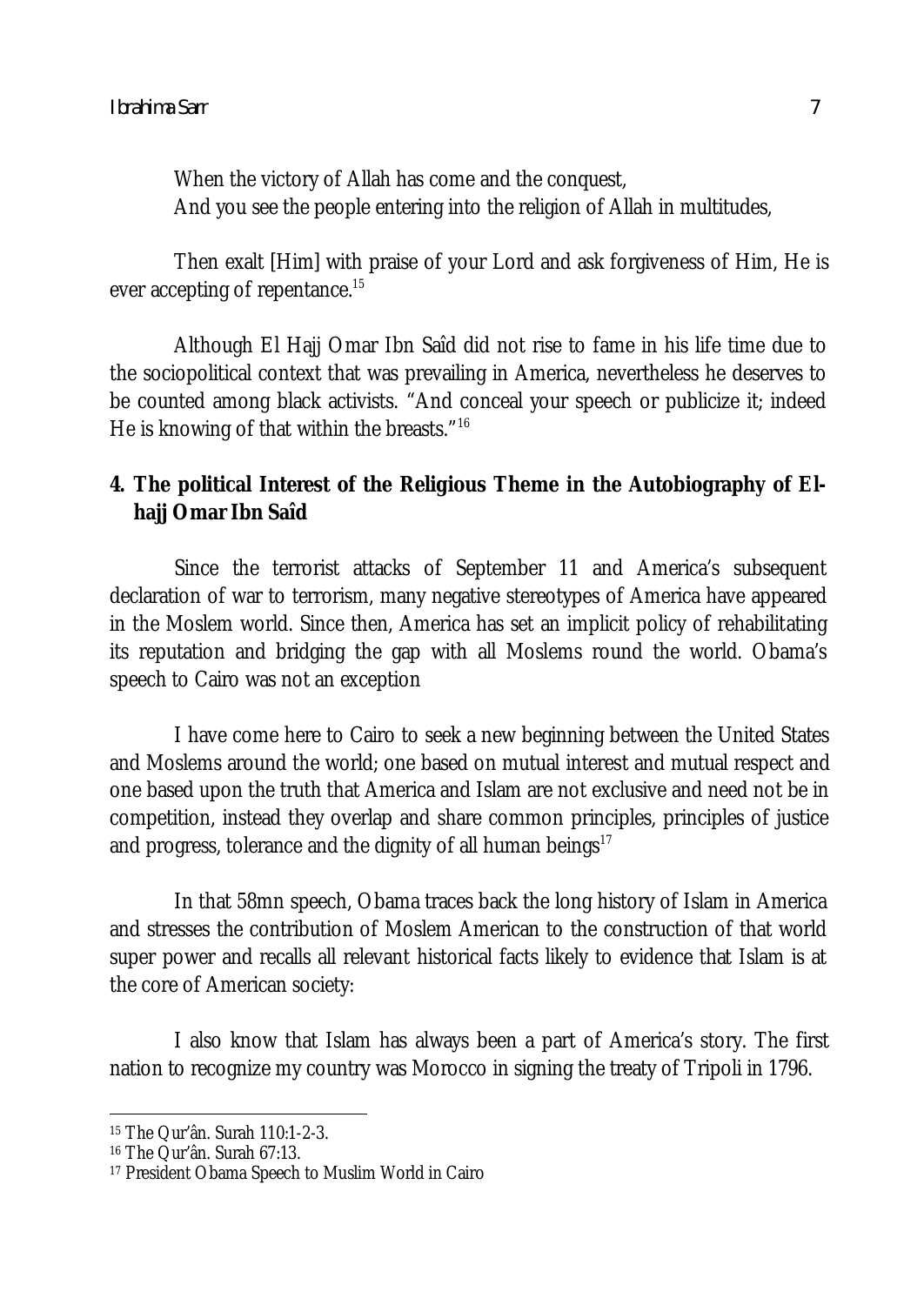Our second president John Adams wrote "the United States has in itself no character of embody against the laws, religion or tranquility of Muslims". And since our founding, American Moslems have enriched the United States; they have fought on our wars; they have served in our government; they have stood for civil rights; they have taught in our universities; they have excelled in our sports winners; they have won Nobel prizes, built our tallest buildings and lit the Olympic torch. And when the first Muslim American was recently elected to the Congress, he took the oath to defend our constitution using the same holy Qur'an that one of our founding fathers – Thomas Jefferson – kept in his personal library.<sup>18</sup>

# **5. Questioning El-hajj Omar Ibn Saîd's Fula Ethnic Origin**

#### 5.1. His Name

El hajj is a common noun that means "the male pilgrim" in Arabic. Pilgrimage is one of the bedrocks of Islam. After acknowledging their belief that their exist no other divinity except God, and that Mouhamad is his messenger, Muslims should perform the prayers (five time a day at specific moments), fast (keep themselves from eating, drinking and carnal acts from dawn to dusk during the whole Ramadan month) give charity to the needy and go to Mecca on pilgrimage if they have the means for it. In West Africa, "El hajj" is received as a title for all men who have performed the pilgrimage to Mecca; then it becomes an integral part of their first name from that moment to their death. Some people may receive it just because they were named after someone who has been to Mecca.

A far as Omar is concerned, it is a name brought in West Africa in the course of the expansion of Islam and Arab civilization. Many of the people converted to Islam took on new names drawn from the kind Mouhamad and his followers bore. It is following that practice that Malcom X changed his name after his conversion into Islam.

Ibn is another Arab common name that means "son". It may be used to display the genetic relationship between a parent and his/her son; in that case, it is place in between the son's first name and his father's or his mother's. If the child is a female, we use Bint instead of Ibn.

 $\overline{\phantom{a}}$ <sup>18</sup> President Obama Speech to Muslim World in Cairo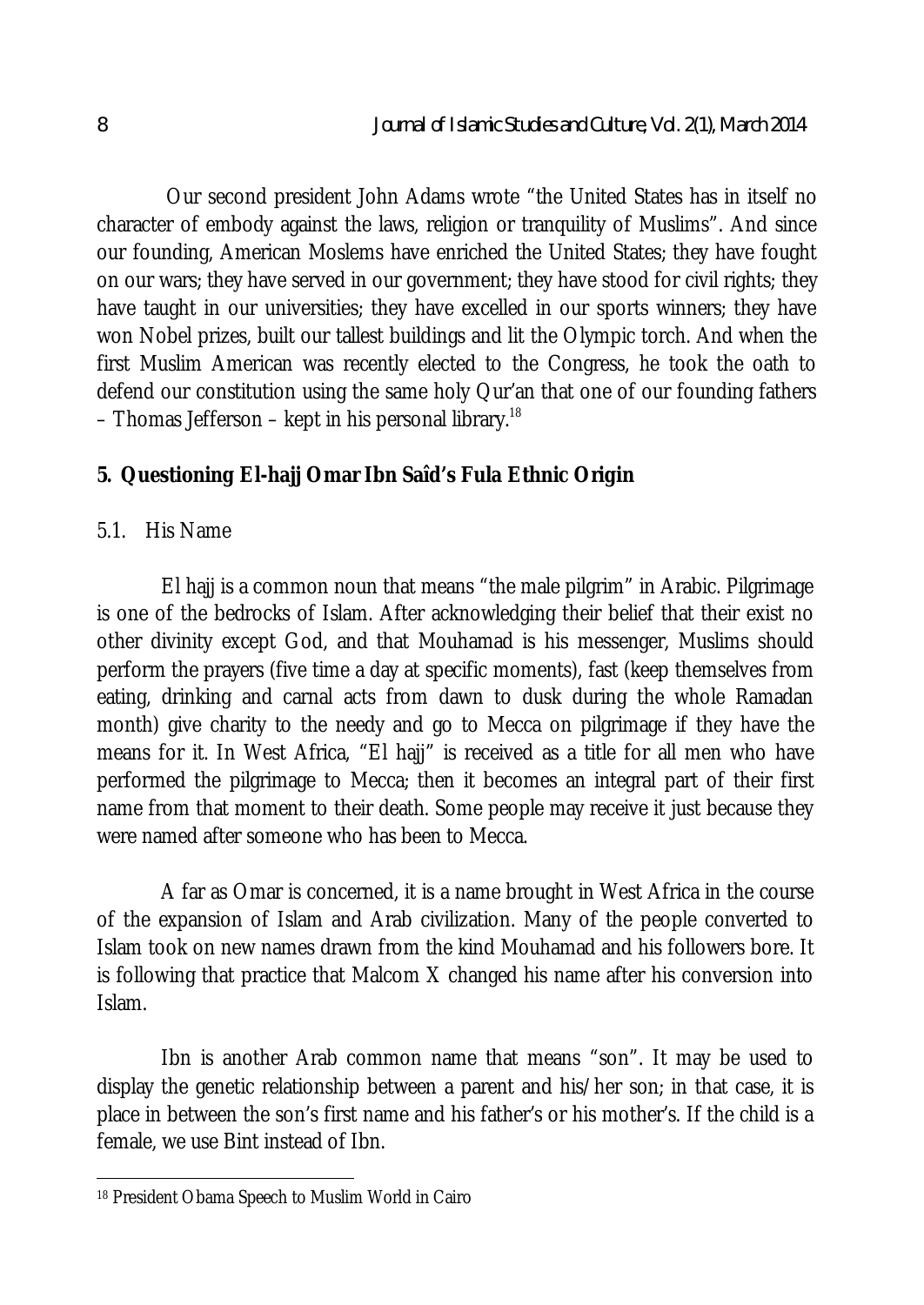$\overline{\phantom{a}}$ 

The whole structure should then line up as follow:

The name of the male child  $+$  ibn  $+$  the name of his father or his mother.

- $\triangleright$  Omar Ibn Hattab (Omar son of Hattab)
- $\triangleright$  Issa Ibn Mariam (Issa son of Mariam)

As for Saîd, it is also a name derived from the Arab civilization. In West Africa, it is variable and may just become Seydou. This is due to the phonological properties of Saîd which involves a glottal occlusive sound that is not recorded in the phonological systems of several West African languages. Thus it underwent a phonological change passing from Saîd [sa?i:d] to Seydou [sejdu]. This approach is even supported by the following statement which revealed El Hajj Omar Ibn Saîd's father's name: "*Son père s'appelait Said et sa mère Oum Hani*" 19 .

After dissecting all the elements that compose Omar's full name, we will now show what makes it strange in the socio-cultural context of Fouta Tooro (Senegal) where he is Saîd to be originated from. In Senegal, all ethnic groups use a naming system that associates a first name to a family name; sometimes a second name may be inserted between them. A person may even have many names depending on the customs of his people but the family name does not vary, it is the common feature of all the members of a family. Some family names in Senegal have been traced back to Arab origins $^{20}$ 

Une analyse à la fois chronologique et linguistique de cette généalogie laisse à penser que le patronyme "Sy" que portent tous les descendants de Sams Ad Dîn Ibn Yahyâ Al Qalqamî, l'ancêtre de Thierno Ousmane Sy et d'El Hadj Malick Sy de Tivaoune, dériverait de « Diam Sy », déformation de Sams Dîn.<sup>21</sup>

<sup>19</sup> Khadim Ndiaye. « Omar Ibn Said, l'esclave américain originaire du Fouta au Sénégal » 19-10-2010. http://www.africahit.com/news/article/Divers/6277/

 $20$  In his doctoral dissertation, Cheikhou Diouf demonstrates that the family name Sy of the religious family of Tivaoune (Senegal) comes from the distortion of Shams dîn which underwent phonological changes to become Jamsi and then Sy. In the same vein, the family name Mbacké bore by the members of the religious family in Touba is Saîd to derive from the Arab "Al bakhîyyu" and was originally a mere nickname.

<sup>21</sup> Cheikhou Diouf. *Saint-Louis une métropole islamique: le patrimoine culturel et architectural*. Saint-Louis : Presses Universitaires de Saint-Louis, 2008, p.81.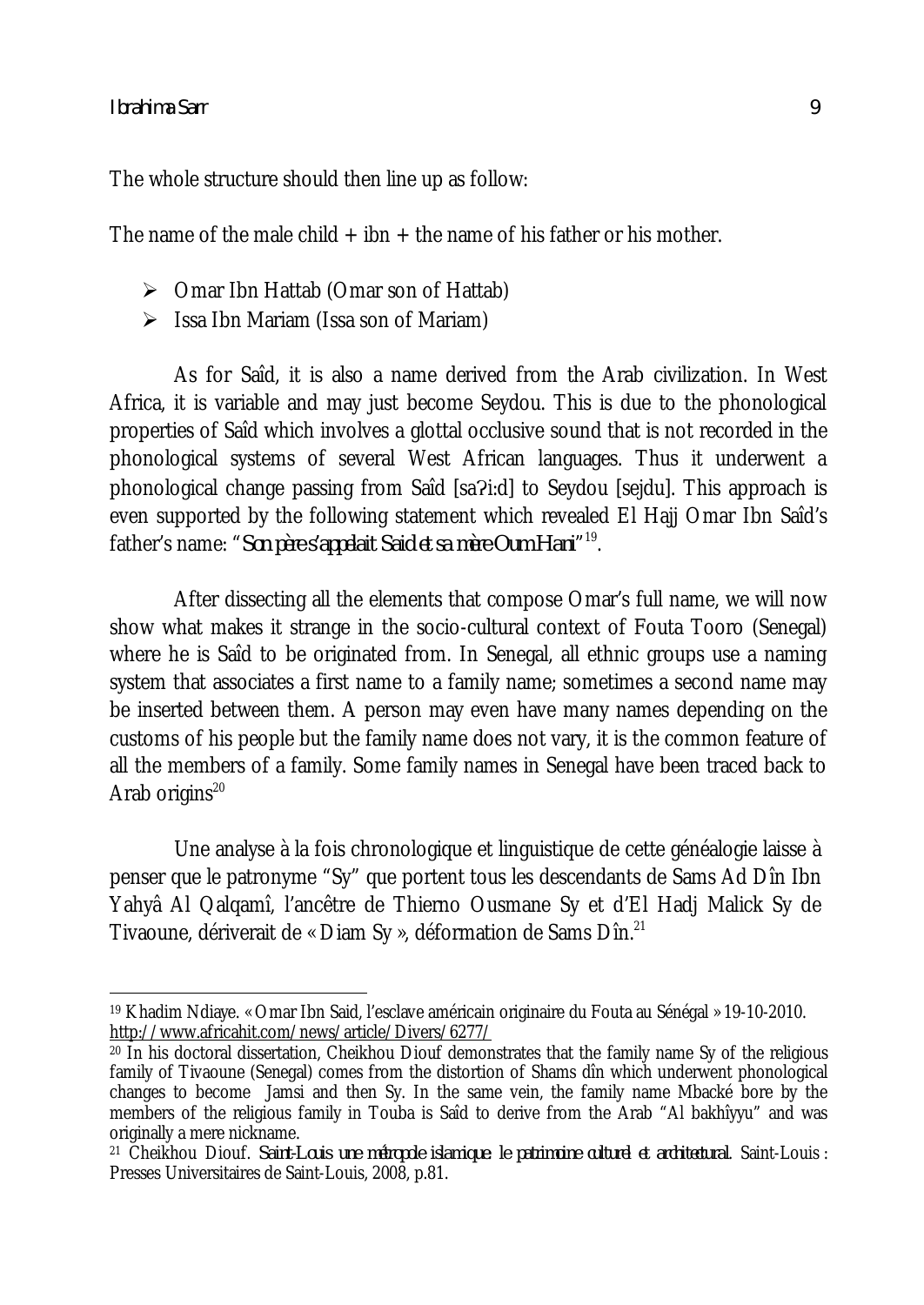It is also a true that some family names are the remnant of a colonial heritage and were imposed to "ease" the identification of the individual in a wider social network (family members). In any case, what is constant is that people are identified by a first name and a family name and any other system outside this structure bears the sign of a foreign culture. Consequently, we can say that El Hajj Omar Ibn Saîd's name relates to a naming system unknown to ethnic cultures in Senegal.

#### 5.2. His Origins and his Title

As stated by Charles Beker et Waly Coly Faye, « *dans chaque culture, les noms propres constituent un système qui fournit des indications sur la façon dont les groupes sociaux*  agencent le réel »<sup>22</sup>. This is all the more revealing when a given person is called a name intrinsically associated with another ethnic group. To come to the point, El Hajj Omar Ibn Saîd is Saîd to descend from a Fula family traced back to Fouta Toro. Fouta Toro is the homeland of the Fula ethnic group living in Senegal (West Africa). It includes part of the north district of Saint-Louis, the East district of Matam - all of them in Senegal. Yet, the geographical localization made for Futa Toro as an area including Senegal, Mauritania and Mali is completely erroneous and rather corresponds to the former kingdom of Tekrur which was known to be the gate through which Islam entered in Senegal. Historically, the Tekrur was a melting pot dwelled by negro-Africans and Berbere groups. The sociolinguistic situation was thus very complex and this opened the way to various influences, linguistic, cultural, religious, etc.

After this clarification about the geographical localization of Fouta Toro, we come to Omar's title. He was called *Mooroo*. This is a word that we find in some varieties of Fula and in Seereer (another Senegalese ethnic group which has close ties with the Fulas and whose islamization was undertaken by the Mandingo people and the Fula). Actually the word *Mooroo* is a borrowing from Mandingo<sup>23</sup> which means a "fortune teller" or a "marabout".<sup>24</sup> It sometimes has a semantic extension to subsume negative connotations as "witch doctors".

 $\overline{a}$ 

<sup>22</sup> Charles Beker et Waly Coly Faye. « la nomination sereer » In Ethiopique : la civilisation serere d'hier à demain. P89 (89-100)

<sup>23</sup> Ibrahima Sarr. « Contact de langues en Sénégambie : étude phonologique et sémantique des emprunts lexicaux d'origine mandingue en langue seereer ». Thèse pour le doctorat de l'Université Gaston Berger de Saint Louis. UFR Lettres et Sciences Humaines, 2012.

<sup>24</sup> *The Mandinka-English Dictionary*. Banjul: Peace Corps The Gambia, 1995.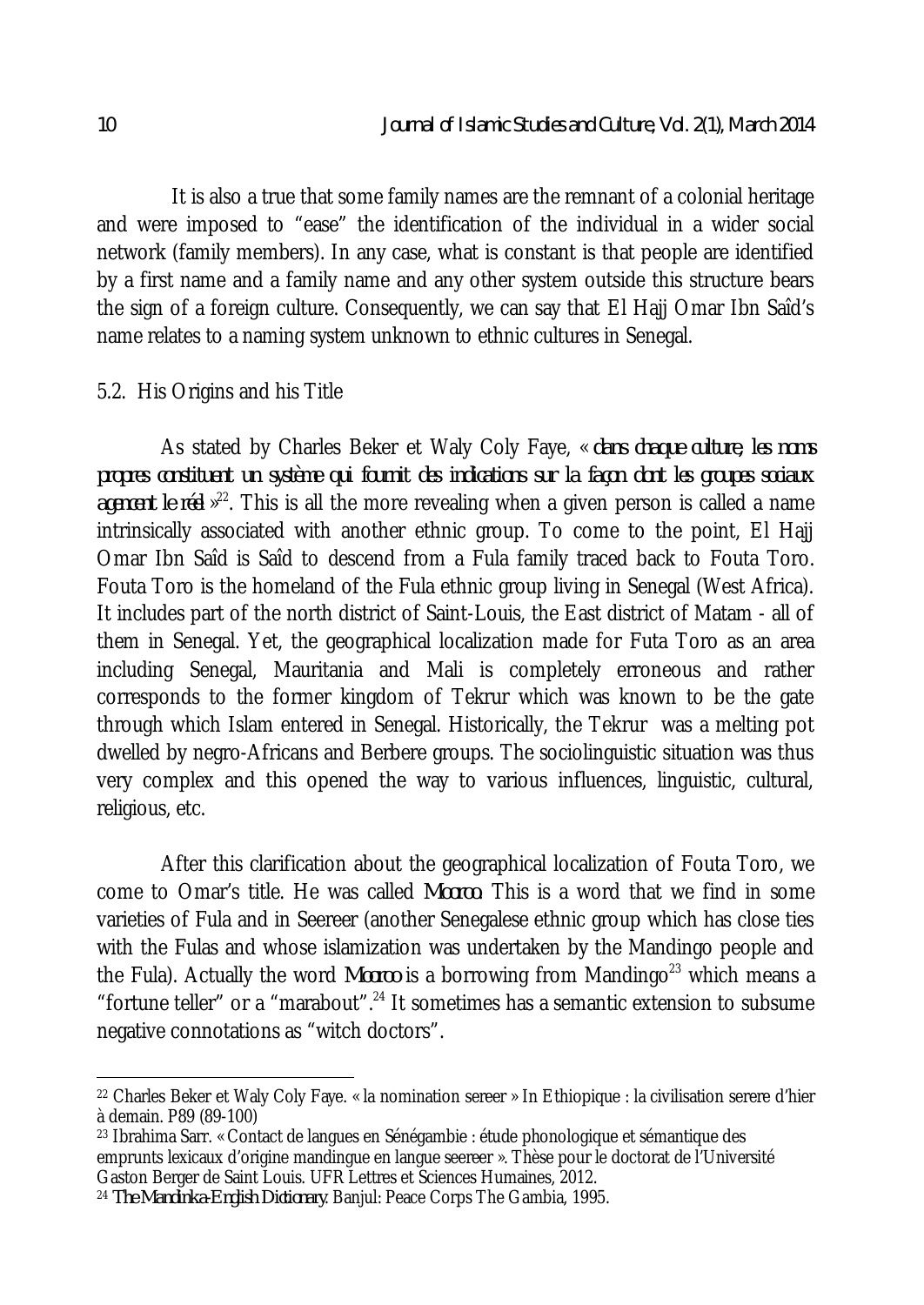So we can assume that the title *Mooroo* has been granted to El Hajj Oma Ibn Saîd by some Mandinka disciples. This leads to three possible hypotheses:

- $\checkmark$  He might be practicing his profession in some Mandinka land
- $\checkmark$  Perhaps he used to get some Mandinka disciples coming from elsewhere
- $\checkmark$  He might dwell in a Fula/Mandinka mixed area that could be the Fulakunda area in South East Senegal
- $\checkmark$  He may be a Mandika and not a Fula origin as people sustain.

The above hypotheses, along with the clarifications about the geographical localization of Futa Tooro constitute enough evidence to question the generally accepted theory about his Fula identity and Futa Tooro origins.

# **Conclusion**

All along this paper, we have reexamined previous works on the life and work of El Hajj Omar Ibn Saîd. The little we can say is that he was indeed a religious person, a freedom fighter who bequeathed a valuable work**,** much appreciated by specialists in various research fields. This paper was an attempt to complete what is known about him through a sociolinguistic approach. His resistance to human degradation and his status as a "messiah" have been highlighted in the light of the Surahs drawn from the Qur'an. The issue of his identity has also been dealt with and the analysis revealed new hypotheses which suggest that El Hajj Omar Ibn Saîd might have been an Arab descent or if the hypothesis that he was a Senegalese holds true, thus he might have been a Mandingo origin or a Fula dwelling in some Fula/Mandingo mix land, the Fulakunda Area, to be specific. However, as we said, these are mere hypotheses that still need to be verified with further investigations